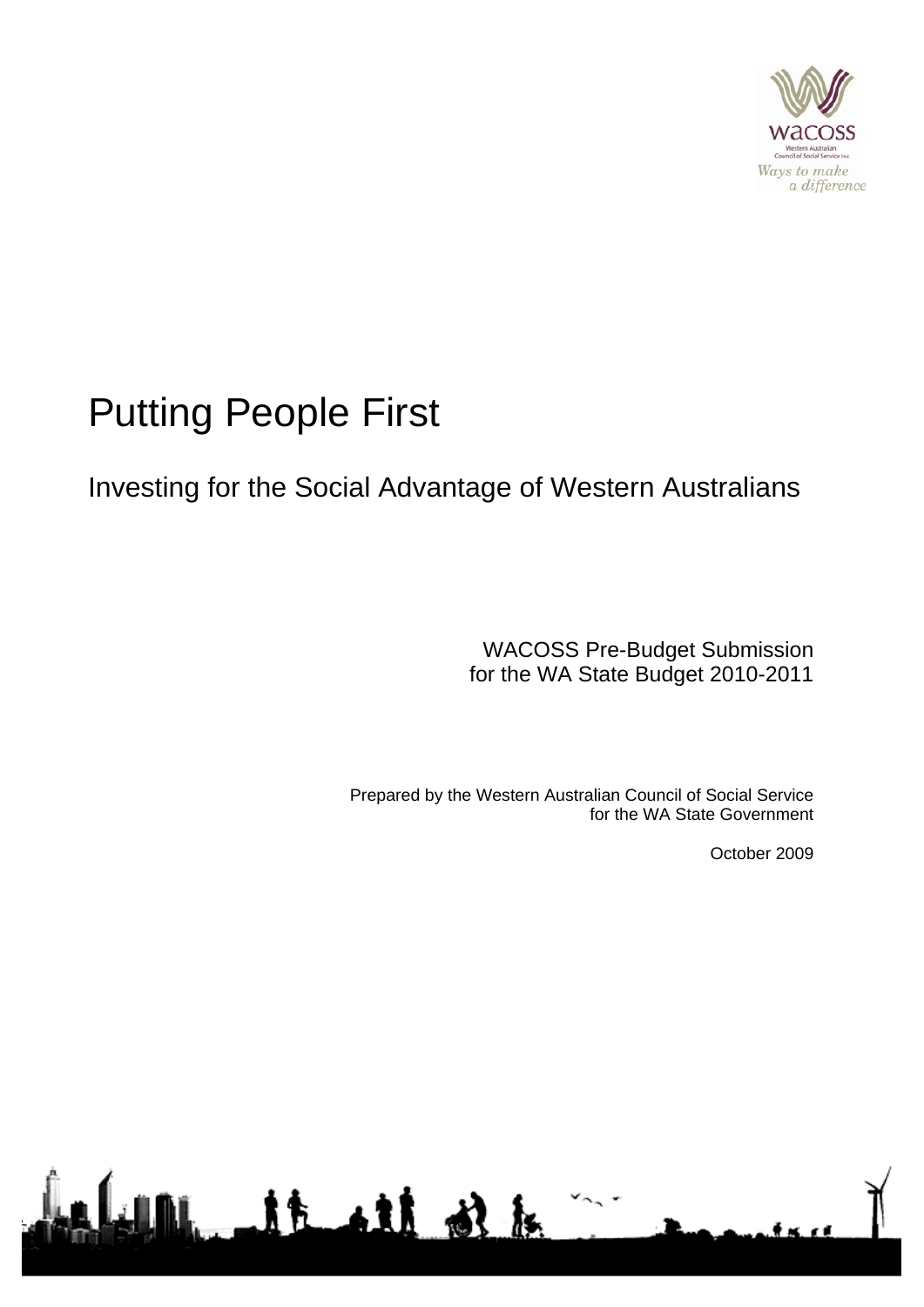WACOSS Pre-Budget Submission *Putting People First Investing for the Social Advantage of Western Australians* 

WACOSS City West Lotteries House 2 Delhi St West Perth WA 6005

October 2009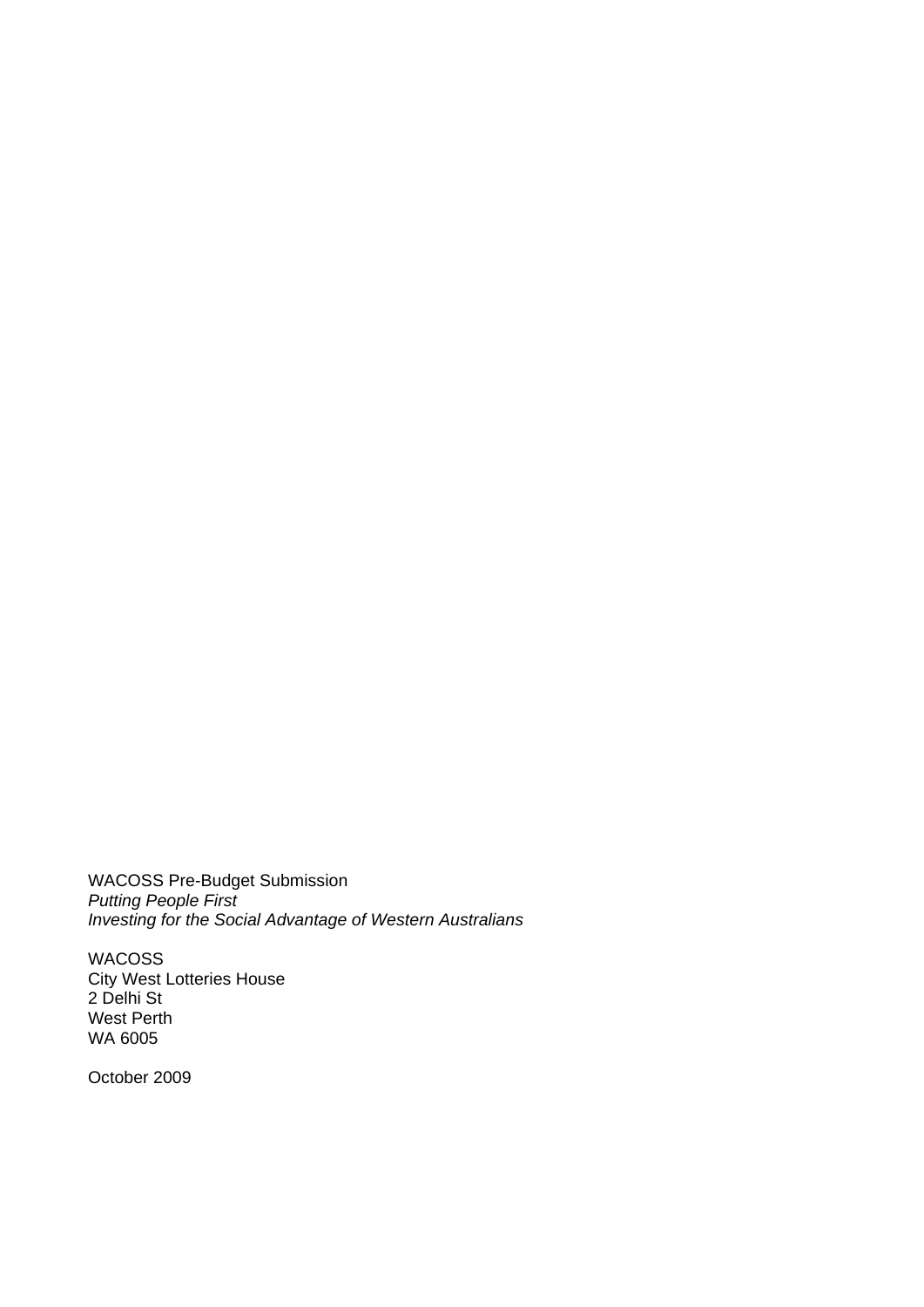### *Contents*

|                                                 | <b>WACOSS and the Community Services Sector</b>                                                                                                                                                                           | 3        |
|-------------------------------------------------|---------------------------------------------------------------------------------------------------------------------------------------------------------------------------------------------------------------------------|----------|
|                                                 | <b>About this Submission</b>                                                                                                                                                                                              | 4        |
|                                                 | <b>Executive Summary</b>                                                                                                                                                                                                  | $5-6$    |
| <b>PART 1 - Priority Budget Recommendations</b> |                                                                                                                                                                                                                           | $7 - 8$  |
|                                                 | <b>Planning for Social Advantage</b><br>Strengthening the evidence base to plan for social advantage                                                                                                                      |          |
|                                                 | <b>Enhanced Community Service Capacity</b><br>Enhancing the capacity of community services across metropolitan, rural,<br>regional and remote WA                                                                          |          |
|                                                 | The Fundamentals of Housing for All<br>Increasing the supply of social housing, crisis accommodation and<br>homelessness services                                                                                         |          |
|                                                 | <b>Mental Health Services</b><br>Supporting people with complex needs through expanded mental health<br>service funding                                                                                                   |          |
|                                                 | Alcohol and Other Drug Services<br>Reducing drug and alcohol dependence through expanded health treatment<br>services                                                                                                     |          |
|                                                 | <b>PART 2 - Overview of Consultation Report</b>                                                                                                                                                                           | $9 - 13$ |
|                                                 | About the WACOSS Pre-Budget Consultation Report                                                                                                                                                                           |          |
|                                                 | Summary of Recommendations in the Consultation Report                                                                                                                                                                     |          |
|                                                 | Serving the Community<br><b>Enhanced Community Service Capacity</b><br>Sector Capacity and Relationship with Government<br>Services for Rural, Regional and Remote WA                                                     |          |
|                                                 | Cost of Living<br>Housing<br><b>Essential Services</b><br>Education<br>Health                                                                                                                                             |          |
|                                                 | Social Inclusion<br>Aboriginal<br><b>Families and Children</b><br>Safety & Justice<br><b>Disabilities &amp; Carers</b><br><b>Culturally and Linguistically Diverse Communities</b><br><b>Diverse Sexuality and Gender</b> |          |

#### **Acknowledgements** 14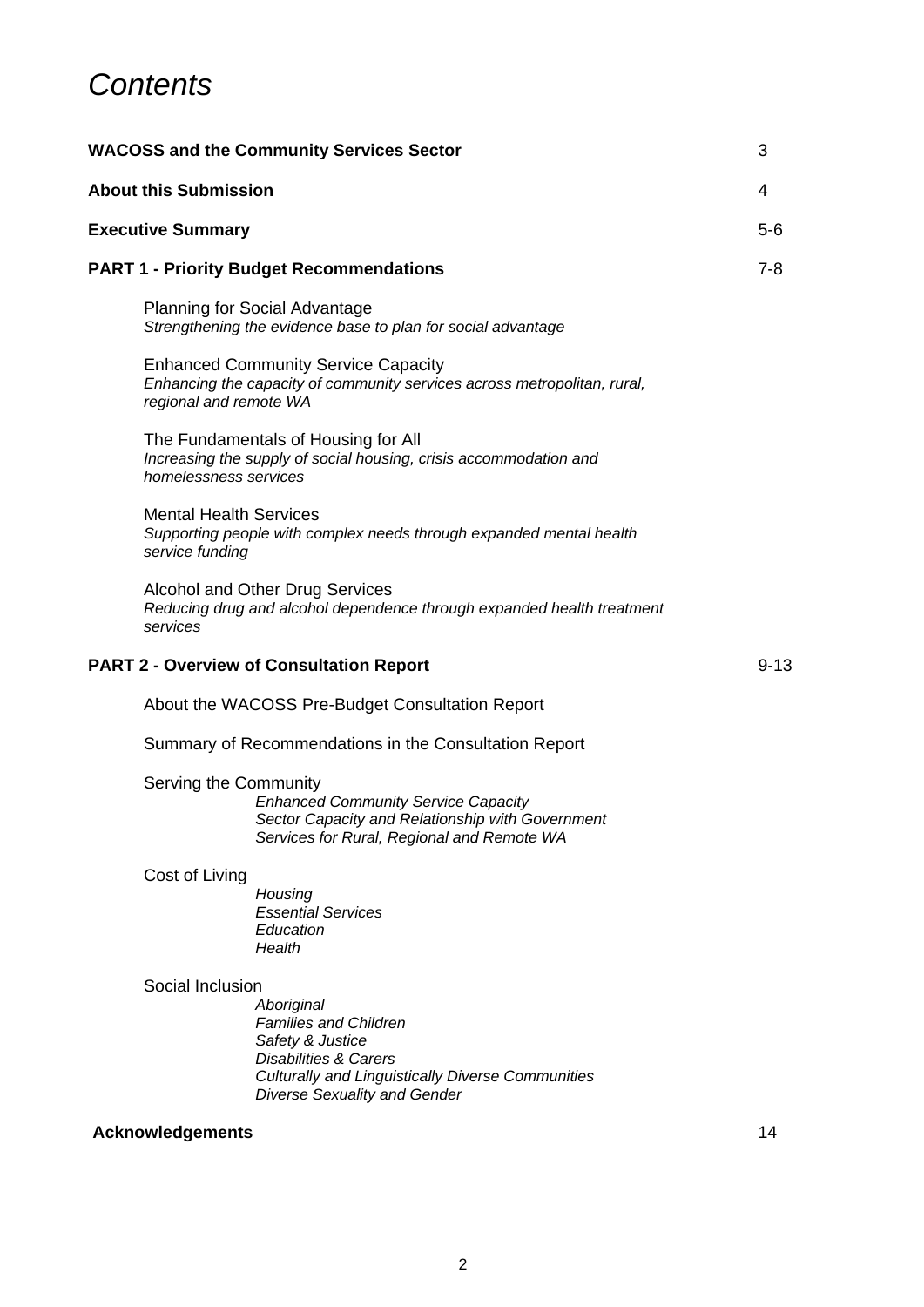### *WACOSS and the Community Services Sector*

The Western Australian Council of Social Service (WACOSS), is the leading peak organisation for the community, and represents three hundred member organisations and individuals, and over eight hundred organisations involved in the provision of services to individuals, families and children in the community.

WACOSS is part of a national network consisting of the State and Territory Councils of Social Service and the Australian Council of Social Service (ACOSS). Our national coverage strengthens our capacity to represent the interests of people in WA across the breadth of state and national agendas.

Each year WACOSS member organisations deliver services to hundreds of thousands of Western Australians. The services we provide include health, community services and development, disability, employment and training, aged and community care, family support, children and youth services, mental health and drug and alcohol treatment, indigenous affairs, support for culturally and linguistically diverse people, victims of violence and abuse, housing and advocacy.

We speak with and for West Australians who use community services, to bring their voices and interests to the attention of government, decision makers, media and the wider community.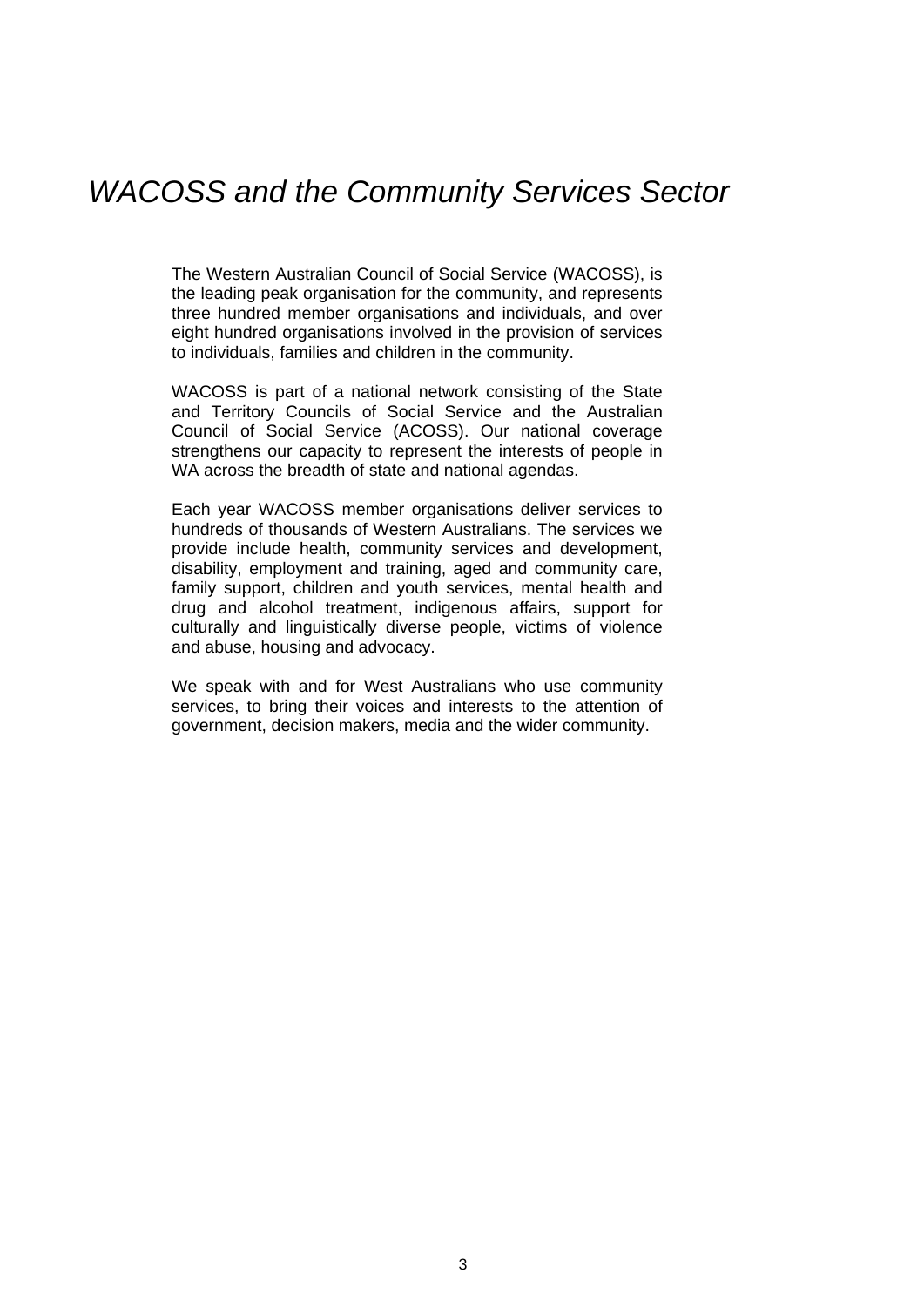### *About this Submission*

The WACOSS Pre-Budget Submission outlines the key priority recommendations for how the WA Government should allocate funding in the 2010-2011 State Budget to meet the immediate and pressing needs of the community and plan for the longer term social advancement of Western Australia.

This submission does not provide recommendations across the entirety of Government expenditure in the State Budget, and hence does not serve as a complete shadow budget for WA.

Primarily, this submission focuses on the investment needed to sustain current services and the new or expanded service needs for the community, in service areas which are delivered by the not-for-profit sector. The submission provides recommendations across the full spectrum of social services delivered by the not-for-profit sector.

With respect to State Government delivered services, this submission only provides recommendations on those areas where the outcomes have a significant impact on the most vulnerable and disadvantaged individuals, families and children, particularly those living on low-incomes. These areas include State Government delivery of social housing, public transport and some aspects of the health budget.

Built upon the expertise and experience of the not-for-profit community services sector, this submission is derived from broad consultation with representative peak bodies and agencies from across the community, including consultations in regional centres in the South West, South Coast, Mid-West, Pilbara and Kimberley.

A detailed exploration of the priority issues, including research, references and a complete list of recommendations can be found in the *WACOSS 2010-2011 Pre-Budget Consultation Report*, available online at [www.wacoss.org.au](http://www.wacoss.org.au/) 

The relationship between this Pre-Budget Submission and the Consultation Report is shown in the diagram below.

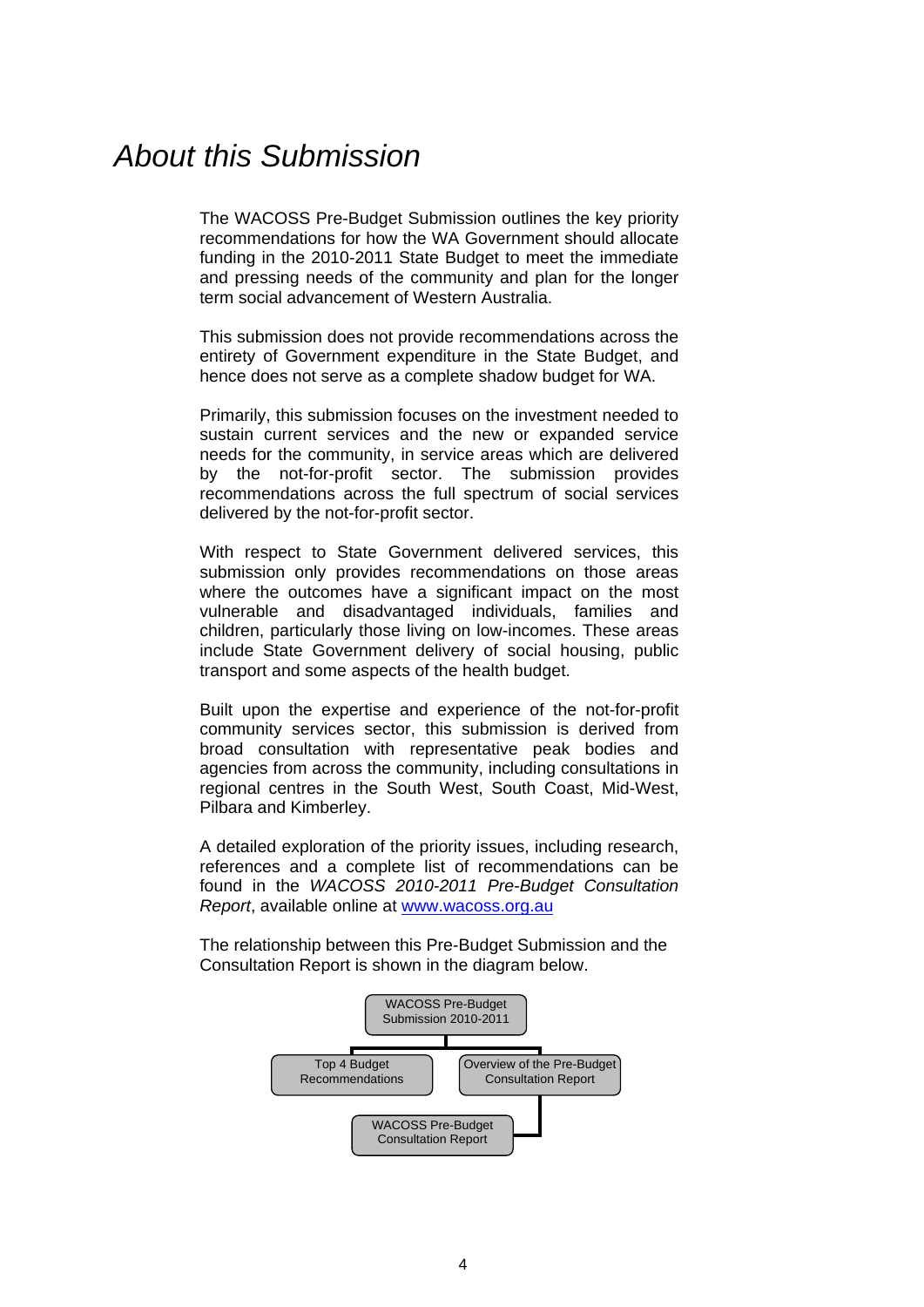### *Executive Summary*

#### *WACOSS Pre-Budget Submission*

The WACOSS Pre-Budget Submission 2010-2011, Putting People First, provides the WA community sector's recommended approach to investing State Budget spending for the social advancement of Western Australia and the wellbeing of its people.

WACOSS is committed to helping people participate in their communities and live healthy, productive lives. The community services sector has a unique and distinct role to play. As the representative voice for the community services sector, we play a critical role in ensuring that all Western Australians have access to the services and opportunities they need, from their basic needs such as housing, energy, water and food, through to the education, family support and employment opportunities they need to contribute to the social advancement of WA.

Government funding and investment decisions can best reflect community values by learning from the experience of individuals, families and children, about how they are faring in the community and using that knowledge to make decisions that benefit society as a whole. WACOSS considers the State Budget a reflection of the Government's commitment to understand and respond to the needs of the community. The investment priorities made in the budget reflect the goals the WA Government sets for the wellbeing of the State.

Investing for the social advancement of WA requires us to recognise the diverse needs of individuals, families and children in the context of the State Budget. While this is a challenging balancing act, WACOSS' Pre-Budget Submission provides some clear direction about how to prioritise investment. It outlines strategies for short term goals; areas of immediate need in the community. It also details longer term investment strategies, such as preventative services that ensure the investment of State Government resources delivers the best benefit for the people of WA in the most cost efficient manner.

#### *Investing for Social Advantage*

This submission and the full consultation report are based on the premise that investing in the social advantage of Western Australians benefits individuals, families and children, and contributes to the social advancement of the State. Social advantage refers to maximising the benefits for people of the social investments made by the State. Strategic social investment directly results in increased social capital, and improved outcomes for individuals, families and children, that is, their social advantage.

In modern advanced economies market forces alone do not provide for an equitable provision of the services and supports that people need. Government, together with business and philanthropic organisations, plays a key role in ensuring equality of access to the services and support that underpin the wellbeing of the community, and improve people's social advantage.

This submission provides a signal for Government that action is needed to ensure that all Western Australians have the means to enjoy a basic, common quality of life. WACOSS trusts that this submission will guide the strategic decision making of the WA Government in preparing the WA State Budget 2011-2011, informed by the non-government sector's analysis of the investment priorities for community services which will improve the social advantage of Western Australians. The total value of all the recommendations is \$1,053,170,307.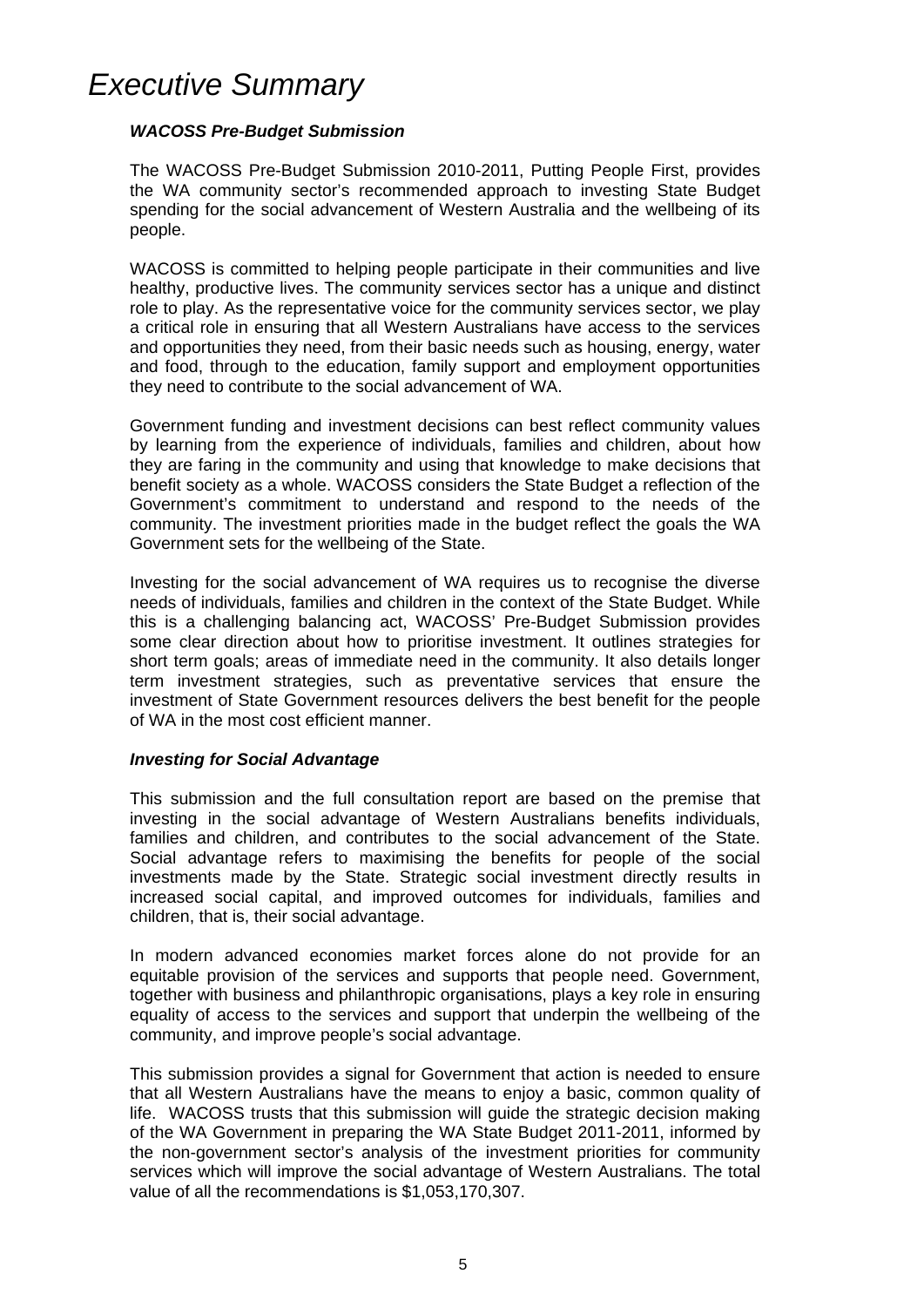#### *Part 1 – Priority Budget Recommendations*

Part One contains a snapshot of the top four priority recommendations for investment in the social advancement of WA.

The first recommendation has a long term focus, representing the clear need for the Western Australian community to build its capacity to plan effectively for the future.

• *Planning for Social Advantage*: This recommendation calls for WA to strengthen its capacity to plan effectively by investing in the coordination of community data. Such data would serve as an invaluable resource in determining crucial short and long term social service planning and investment decisions of government, business and the community.

The next three recommendations have an immediate focus, representing the priority needs of the Western Australian community which require urgent investment in services to support the most vulnerable and disadvantaged individuals, children and families in our community.

- *Enhanced Community Service Capacity*: There is an urgent need to close the funding gap which is threatening the viability of many services being delivered in the community not-for-profit sector.
- *The Fundamentals of Housing for All*: Calls on the Government to increase the availability of safe, affordable and accessible housing for those in housing stress and experiencing or at risk of homelessness.
- *Mental Health and Alcohol and other Drugs*: Increase funding to the not-forprofit sector to grow the capacity for mental health and alcohol and other drug health treatment and preventative services.

#### *Part 2 – Overview of Consultation Report*

Part Two provides an overview of the entire Pre-Budget Consultation Report, from which the top four recommendations are drawn. The Consultation Report provides an overall strategy for achieving three things for WA:

- *Serving the Community*: Building on the current capacity of services delivered by a sustainable not-for-profit sector.
- *Cost of Living*: Supporting people to have the means to enjoy a basic, common quality of life; and
- *Social Inclusion*: Providing services for a diverse range of individuals and families that support them to meet their own needs.

Rising living costs in Western Australia have meant that for a significant part of our population, the ability of people to meet their own basic needs cannot be taken for granted. Following these recommendations, which reflect the needs of the community, will ensure that the Government invests State revenue to the best advantage of Western Australians.

The recommendations are designed to ensure vulnerable and disadvantaged Western Australians will have the means to enjoy a basic, common quality of life, and to secure the accessibility and affordability of essential services, including housing, energy, water, health and education. The recommendations also cover the range of services that individuals, families and children access to support them to meet their own needs. These include language and translation services, legal services and supports for victims of crime and abuse, people with disabilities, children, seniors and people of diverse sexuality and gender.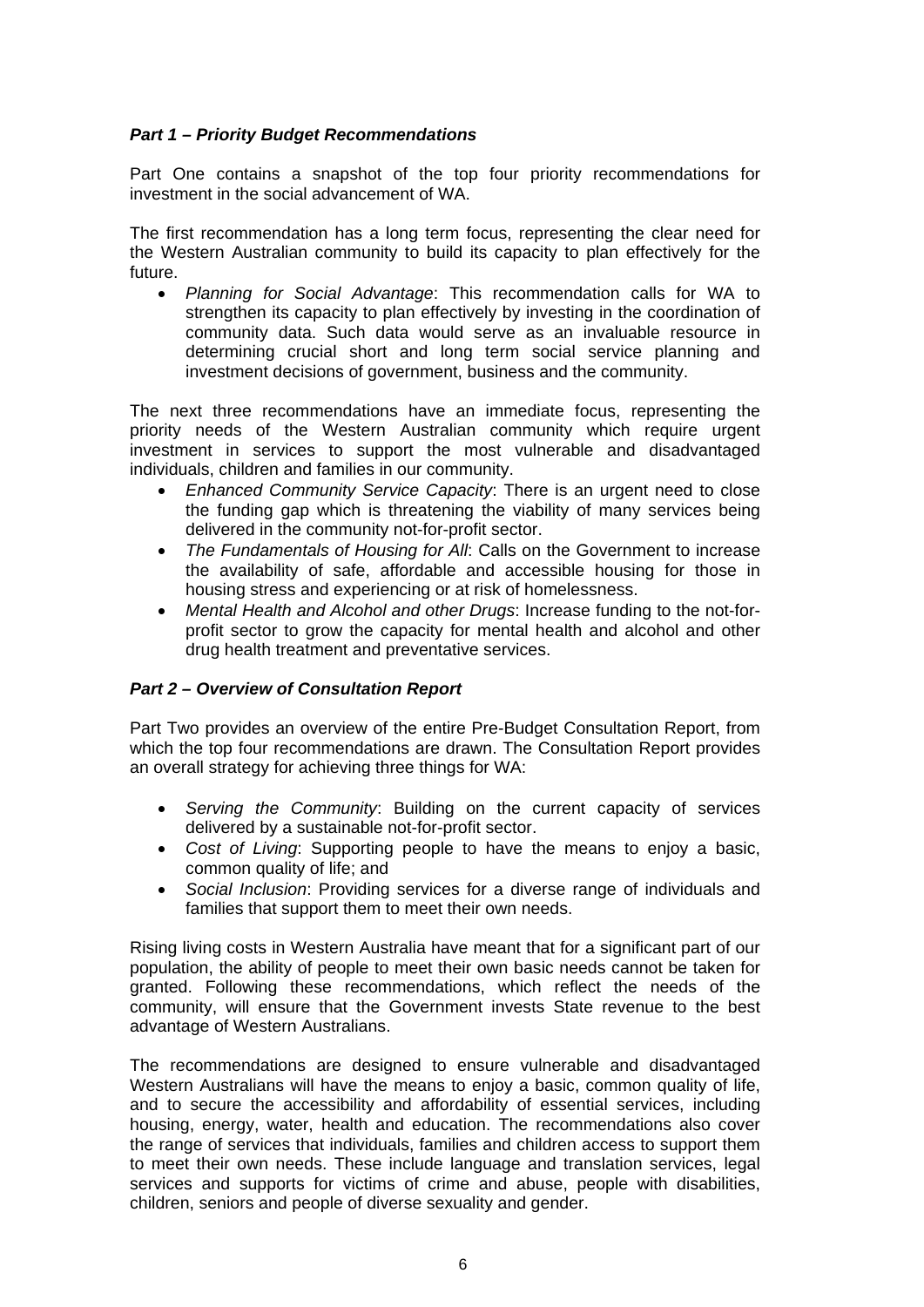# Part 1 - Priority Budget Recommendations

WACOSS provides the following top four priority recommendations in this submission for investment by the Government in the 2010-11 State Budget, totalling \$802 million of investment. The first recommendation relates to the establishment of an initiative with medium to long term benefits. The remaining three represent areas that require immediate attention and investment.

#### **Planning for Social Advantage**

*Strengthening the evidence base to plan for social advantage* 

*Create an accessible, integrated data set of social wellbeing indicators in WA. This will enable community, government and business analysts to determine and measure baselines and targets*  for the social advantage of individuals and the community. It should be coupled with an investment *fund for not-for-profit organisations for research and development of innovative policy, program and service delivery models which will assist in meeting the planning objectives we set for Western Australia*.

Investment \$11.4million

WA has a great potential to develop a relatively untapped resource base through the better coordination and application of its data on the social wellbeing of WA. Decision makers and policy developers, within the Government, the public and private sector and the community, would benefit greatly from improved data management and analysis to inform their planning and decision making. Access to reliable and credible data, across a collective group of social wellbeing performance indicators, is a critical starting point for improving WA's long term social advantage.

Integrated data from community service providers could serve as useful performance indicators of pressure points and priorities for early intervention and service delivery. This would apply to affordability issues for critical services, including food, fuel, transport, energy and water, and accessibility issues including for housing, financial counselling, emergency relief, child care, mental health and drug and alcohol services. Coupled with an integrated data set, WA would benefit from a mechanism for consumer engagement that provides the capacity to test the performance indicators arising from coordinated data analysis, with the lived experience of people in the WA community, in particular as consumers of social services.

#### **Enhanced Community Service Capacity**

*Enhancing the capacity of community services across metropolitan, rural, regional and remote WA* 

*Provide a 30% increase in funding to service providers in the community services sector state-wide as well as an additional index of 20% to recognise the higher costs for service providers operating in rural, regional and remote WA. This increase is necessary to ensure adequate, equitable wages for staff and secure the viability of social services for the Western Australian community.* 

Investment \$198 million

The current model for funding community services is unrealistic and unsustainable, as it does not allow service providers to pay equitable salaries to their staff. The consequent inability to attract and retain employees is a constant threat to the viability of community services. The under-funding of community services, and the consequent inequitable salaries for their employees, must be addressed.

The community services sector is at a crossroads. The current under-valued approach to delivering services is not sustainable. Community service organisations cannot continue to pay their staff up to 30% less than comparable employees in the public sector, and there is limited capacity to improve the situation within current funding levels. Unless the undervaluation of the sector is corrected, the viability of many community services can not be assured.

Furthermore, the cost of providing services in regional areas is anecdotally reported to be at least 20% higher than for metropolitan based services, and this should be reflected through the introduction of an additional regional service index. Access to services for people living in rural, regional and remote parts of WA is critical to maintaining healthy liveable communities.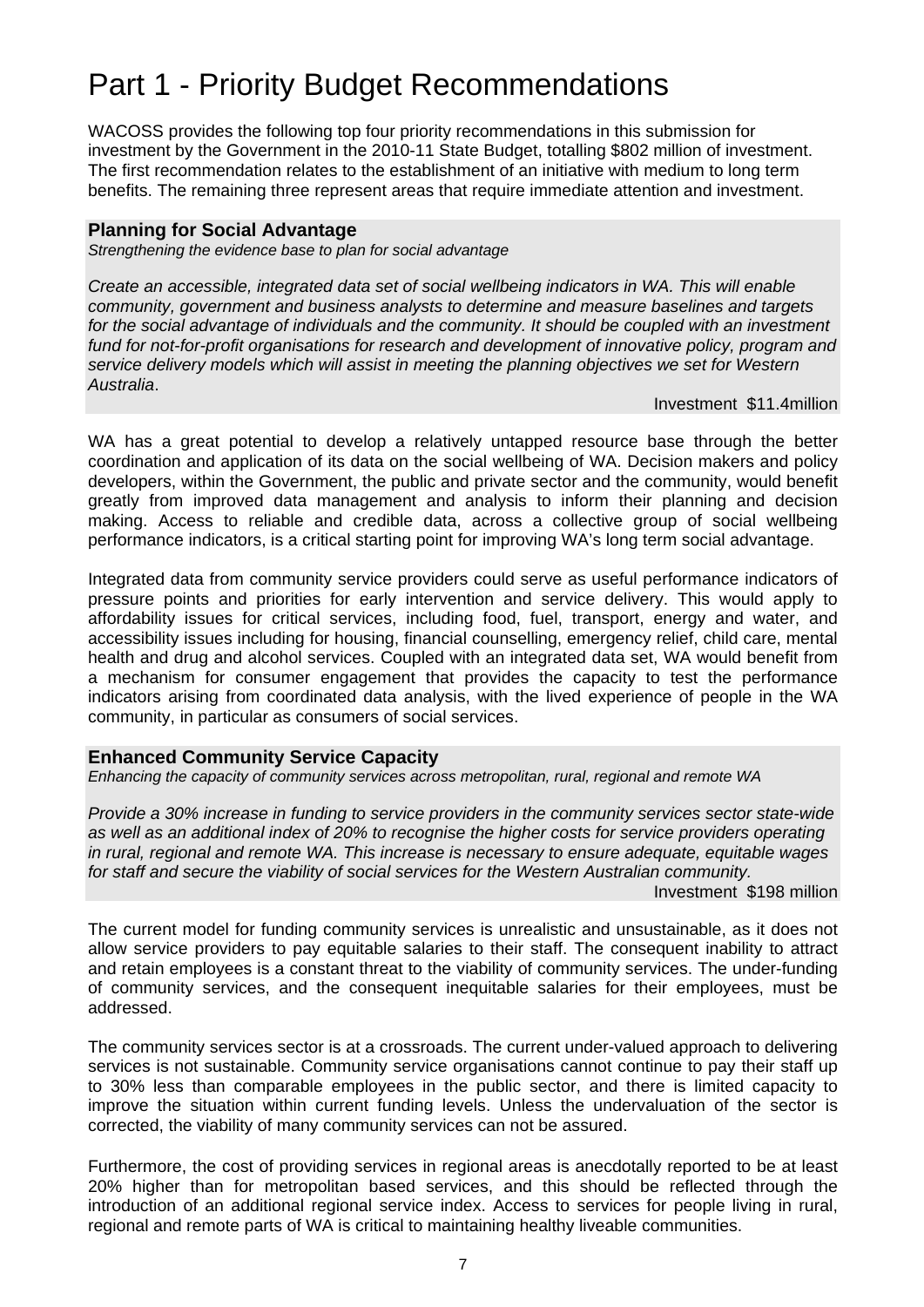#### **Housing - A Fundamental for All**

*Increasing the supply of social housing, crisis accommodation and homelessness services* 

*Invest in the social housing system to increase public and private accommodation options in the housing continuum, and increase the social housing stock by 20,000 dwellings by 2020.* 

Investment \$568 million

The highest priority need of vulnerable individuals, families and children in WA is housing. Having a safe and affordable home to live in is essential for anyone to be able to participate in the social, economic and cultural life of a community. This fundamental human need is the reason why access to housing continues to be reported by community service providers as compromising their capacity to meaningfully support people to overcome other diverse forms of disadvantage.

There is an increasing scarcity of social housing across WA, and insufficient funding for crisis and supported accommodation to meet the demand for services. Accelerating numbers of people that can not attain housing in the private market are now missing out on this vital safety net. The public housing waiting list has rapidly increased to over 21,000 applicants. In addition, another 3,500 applicants are on the priority wait list, many of whom are families with children.

Achieving the State Government's aspirational target of 20,000 new social housing dwellings is absolutely critical, and will require continued investment through progressive State Budgets, especially in regional, rural and remote areas.

#### **Mental Health and Alcohol and Other Drug Services**

*Supporting people with complex needs through expanded health treatment and prevention service funding* 

*Provide increased funding for additional mental health and drug and alcohol services, delivered by the not-for-profit sector, with an emphasis on providing services for vulnerable and disadvantaged West Australians in the community and corrective services facilities.* 

Investment \$24.5 million

There is growing community concern about the prevalence of mental health problems and dependence on alcohol and other drugs. The increasing complexity of delivering social services in WA is largely associated with mental health issues and the use of alcohol and other drugs. Services which can undertake dual-diagnosis and treatment of issues associated with both mental health and alcohol and other drug use, provide a foundation for good practice in service delivery for people with complex needs.

Rehabilitation from drug and alcohol dependence, and positive outcomes with mental health are practical and achievable for people if they are supported with the opportunity to access treatment services. Investment in increasing the capacity of the community sector to deliver both treatment and prevention services, in addition to sustaining the current level of government funded and delivered services, would not only assist the affected individuals, families and children, but would also relieve the growing associated costs pressures.

The economic costs associated with licit and illicit drug use in Australia are estimated at \$56.1 billion. It is estimated that the return on the investment of as little as \$4 million per annum on prison treatment programs may result in savings of at least \$10 million per annum. With WA's prison population continuing to grow beyond its capacity, and increasingly populated by people with mental health and alcohol and other drug use problems, investment in health treatment services in corrective services facilities would assist to turn around this costly social trend.

WACOSS welcomes the Government's current focus on the development of a Mental Health Strategy for 2010-2020, as it is critical to have a planned long term approach to these issues. However, WA already has a good knowledge base of mental health service priorities, on which to base current investment decisions while the strategy is being developed. The Mental Health Strategy for 2004-2007, for example, clearly called for greater mental health accommodation services and this continues to be a critical need worthy of funding priority. Service provision also needs to be expanded to fill the gaps in delivering services to Aboriginal people and seniors.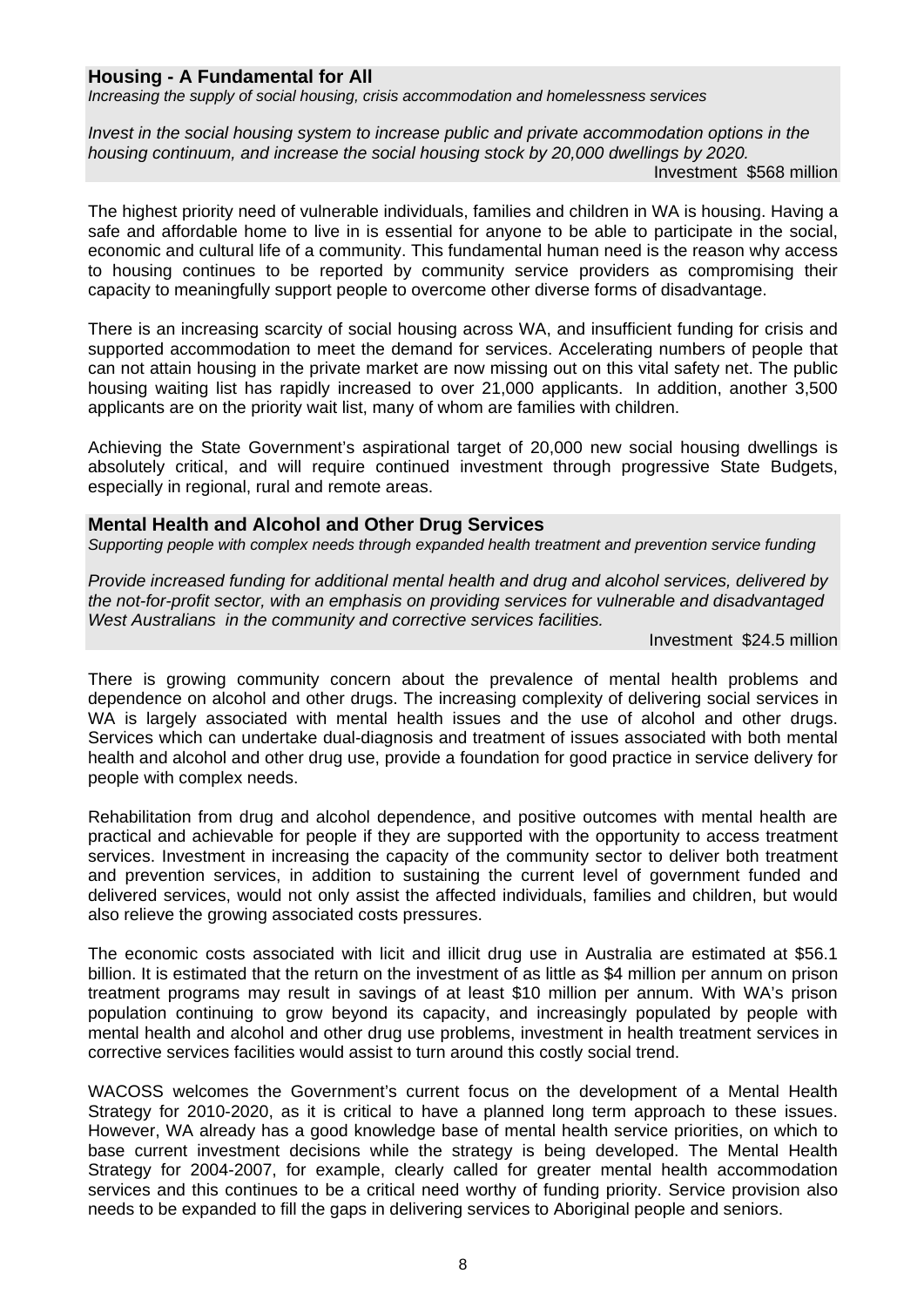# Part 2 - Overview of Consultation Report

#### *About the WACOSS Pre-Budget Consultation Report*

Part Two of this submission provides an overview of the outcomes of our consultation process, as detailed in the full Pre-Budget Consultation Report, which is available on the WACOSS website.

The WACOSS Pre-Budget Consultation Report identifies fifty four budget recommendations, based on the input received through our consultation with the community sector. This submission, 'Putting People First,' provides an overview of all those recommendations, which include the top four priority recommendations detailed in Part One.

This overview summarises each of the recommendations under the corresponding headings of each chapter of the Consultation Report, which is arranged in three parts; *Serving the Community; Cost of Living; and Social Inclusion.* 

#### *Summary of Recommendations in the Consultation Report*

#### **SERVING THE COMMUNITY**

#### *Building on the current capacity of services delivered by a sustainable not-for-profit sector.*

The not-for-profit community services sector plays a unique and valued role in serving the needs of the Western Australian community. WACOSS recommends building on the current capacity of a sustainable not-for-profit sector in order to improve the equity, efficiency and effectiveness of services now and into the future.

#### **Enhanced Community Service Capacity: \$166,118,081**

*WACOSS' consultations with not-for-profit organisations in 2009 have revealed that one issue continues to be of paramount importance to the sector; the inadequacy of current funding levels, and the subsequent inability to pay adequate and equitable salaries to staff. There is also a need to reform the relationship between Government and the community services sector, so that services can be delivered effectively to the people who need them. WACOSS recommends;* 

 A 30% increase in funding to service providers in the community services sector, to ensure adequate, equitable wages for staff and secure the viability of services.

#### **Sector Capacity and Relationship with Government: \$11,968,000**

*Publicly funded social services can be delivered more efficiently and effectively by not-for-profit providers than by Government in many instances. In order to facilitate a shift towards greater levels of partnership with the not-for-profit sector, the sector must also be supported to improve its efficiency, effectiveness and capacity. Western Australia needs to strengthen the evidence base it uses to plan for the delivery of social services in the community, and set goals about the future social aspirations of our State. The relationship between Government and the sector must be strengthened. WACOSS recommends;* 

Create an accessible, integrated data set of social wellbeing indicators in WA. This will enable community, government and business analysts to determine and measure baselines and targets for the social advantage of individuals and the community. It should be coupled with an investment fund for not-for-profit organisations for research and development of innovative policy, program and service delivery models which will assist in meeting the planning objectives we set for Western Australia. Increase the proportion of publicly-funded community services that are delivered by not-for-profit organisations; develop a high level consultative forum for the social services industry including the Government and nongovernment sectors; reforming the policy for the funding and purchasing of community services; and develop a pilot program for a 'pre-qualification' scheme for not-for-profits seeking WA Government funding.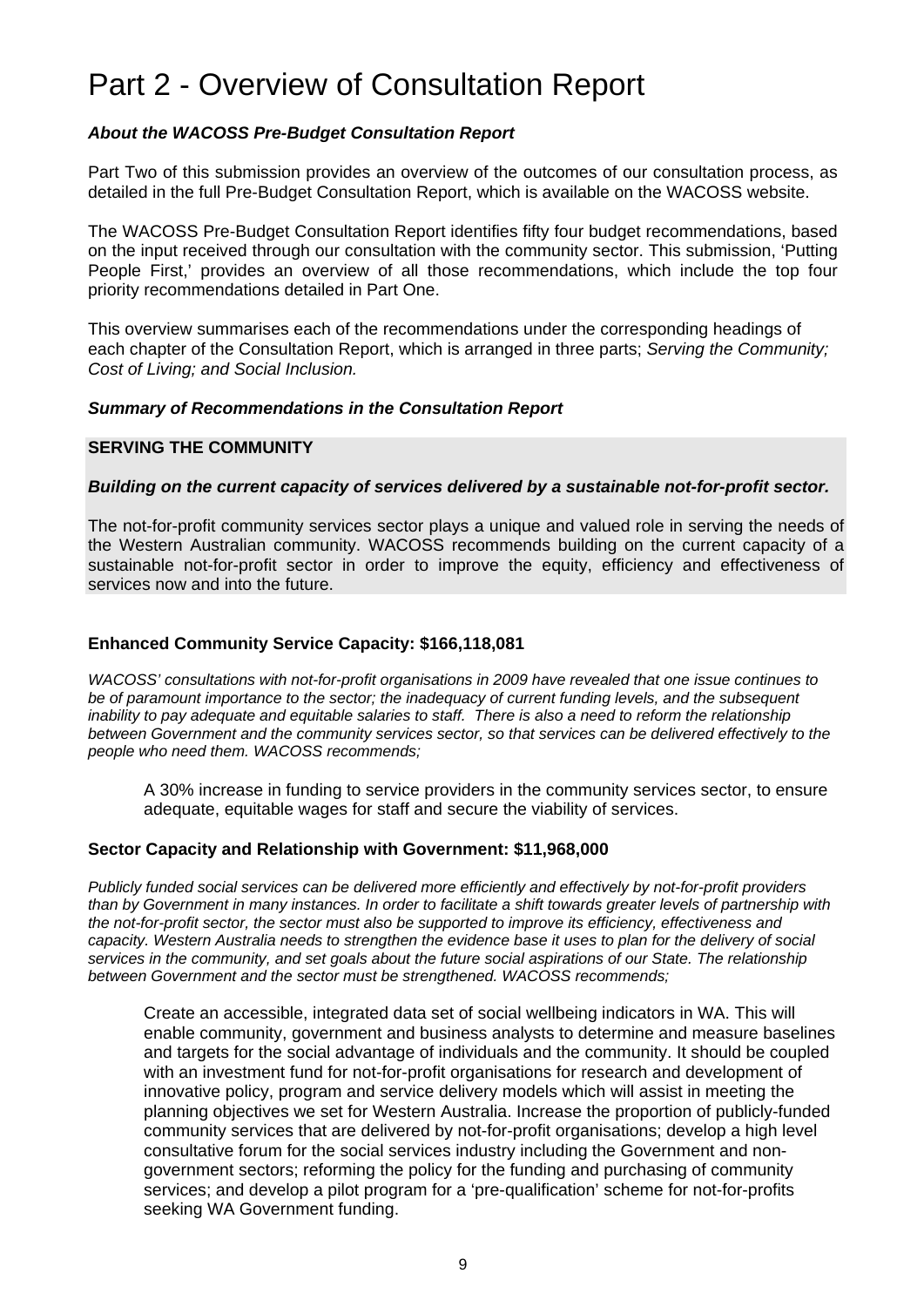#### **Services for Rural, Regional & Remote WA: \$32,211,226**

*Recent years of economic boom have put more pressure than ever on the cost of providing services in regional WA. The economic downturn over the past year has done very little to relieve those pressures, and regional service providers are in great need of additional funding in recognition of the higher cost of providing services beyond the metropolitan region. WACOSS recommends;* 

An additional indexation amount of 20% should be applied above the current indexed funding level for services delivered in rural, regional and remote areas. This is recommended on top of the additional 30% payment to ensure service viability.

#### **COST OF LIVING**

#### *Supporting people to have the means to enjoy a basic, common quality of life*

Rising living costs in Western Australia have meant that a significant part of our population struggles to meet their own basic needs. WACOSS produces a Cost of Living Report each year which tracks the price of basic goods and services for individuals, families and children.

The following recommendations summarise the investment required to support people to have the means to enjoy a basic, common quality of life ensuring the accessibility and affordability of all the essentials in life.

#### **Housing: \$567,950,000.**

*Housing is a fundamental human need and a human right. Access to safe, affordable and appropriate housing is the foundation on which social participation and wellbeing rests. The following recommendations aim to improve access to housing and homelessness services for vulnerable West Australians. WACOSS recommends;* 

Invest in the social housing system to increase the cumulative supply of public and community housing by at least 1,700 units; contribute to a strategic approach to the greater role of community housing providers in the social housing system; undertake an audit of lands to maximize opportunities for cost effective social housing development; put in place a number of initiatives to improve the private rental market; and increase the participation of Aboriginal people in establishing and managing community housing organisations through a strategic policy framework. Finally, we must invest in a social housing for key workers in the community across regional WA.

#### **Essential Services: \$109, 818, 000**

*Essential services such as energy, water and transport are necessary to maintaining a decent quality of life. Unpaid utility bills ultimately lead to disconnection from essential services, resulting in adverse emotional, financial, health and safety impacts on consumers. In the context of the rapidly increasing cost of essential services and significant ongoing reform in the area of energy and water markets, it is imperative that the needs of disadvantaged consumers be represented. WACOSS recommends;* 

 Funding a not-for-profit organisation to provide energy and water household audits and retrofits to consumers experiencing financial hardship; administration of the Hardship Utility Grant Scheme (HUGS) to be undertaken by a Centralised Rebates and Concessions Unit; introduce a new eligibility process to the HUGS to allow consumers to make HUGS applications in their own right; provide funding for the HUGS Hotline to be evaluated and reinstated to ensure equitable access for all consumers; and provide funding for energy efficiency retrofitting of Western Australian Community Service Organisations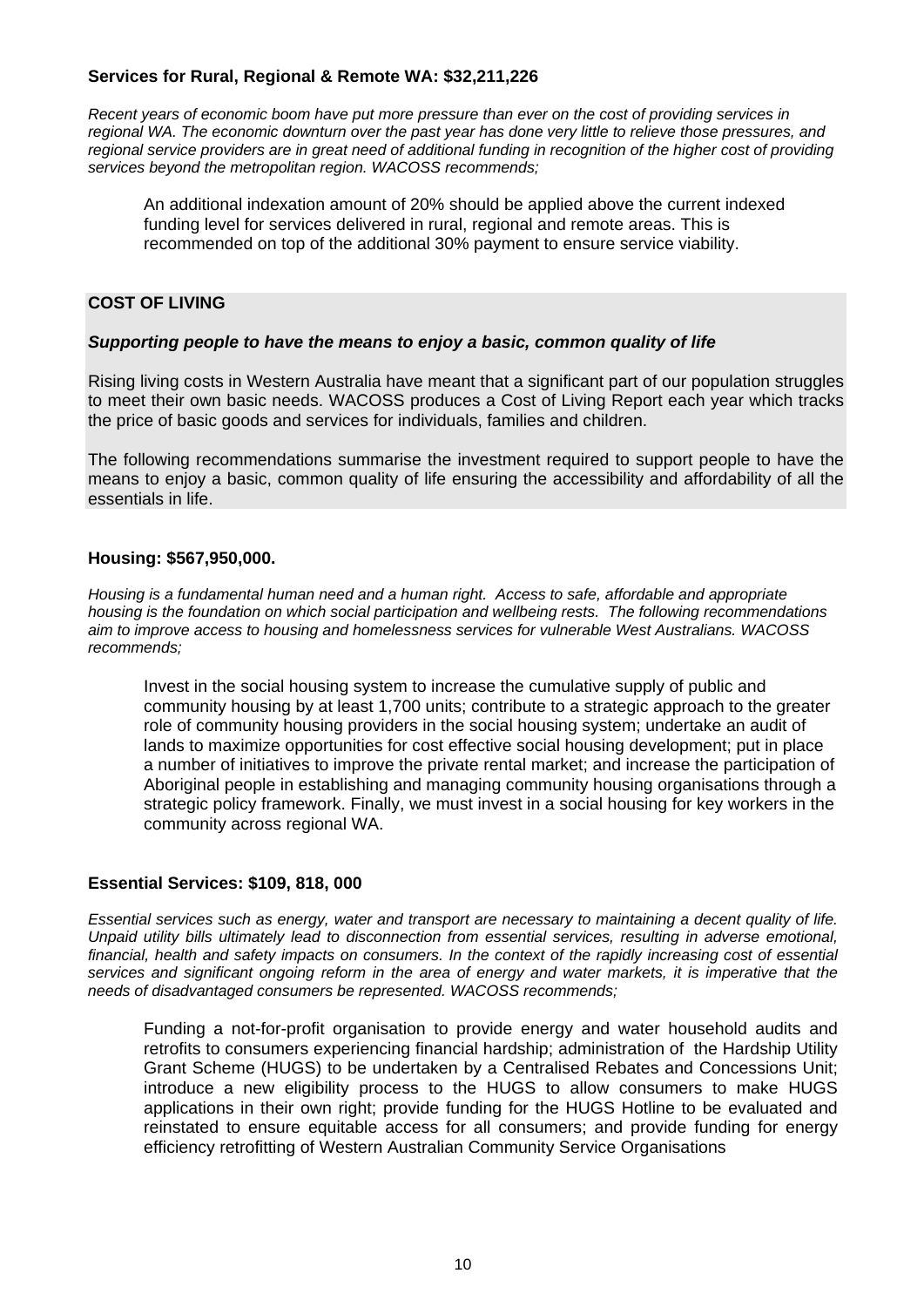*Rebates and concessions are vital for essential service consumers who are on low incomes or experiencing disadvantage. Consumer representative organisations play a pivotal role in informing Government, retailers and regulators about the impacts of their decision making on consumers. Significant variations in concession policy exist between different agencies, which make it difficult for people to access their entitlements and overly complex for government to deliver them. WACOSS recommends;* 

Providing funding for the formation of a Centralised Rebates and Concession Unit for WA to streamline access and planning. This Unit should also review the Regional Price Index annually to provide a more accurate assessment of the cost of living in regional WA, and to ensure that concessions and rebates for people in rural, regional and remote areas are adequate. Finally, WACOSS recommends funding the establishment of a Consumer Research Fund to foster and develop greater knowledge of the experience of WA consumers, and to better inform decision making frameworks.

*Transport has also been identified as an essential service in that it is fundamental to economic and social participation. A well-connected, safe, affordable transport system improves the wellbeing of all West Australians. It reduces reliance on private transport, which yields benefits for the environment. An effective transport system connects people to housing, services, education and employment opportunities. WACOSS recommends;* 

Expand the public transport system in Western Australia, focusing on travel within and between suburbs (inter-nodal transport); increase the accessibility of train and bus services; and invest in dedicated safe, secure and accessible walking and cycling routes in the suburbs of Perth, and in the public promotion of the alternatives to car use.

#### **Education: \$4,605,000**

*Access to a positive educational experience is a vital part of being socially included. All Western Australian children and young people must be able to attend school and achieve the necessary learning base that will enable social and economic participation. The following recommendations focus on providing education alternatives for young people who are at-risk of dropping out of the school system. WACOSS recommends;* 

 Allocate funding for a pilot program to deploy youth workers in WA State High Schools, working along-side existing student support services; allocate further funding to provide education and parenting support for young parents, particularly mothers, in Western Australia; and ensure that public high schools across the State take an active role in supporting same-sex attracted young people in their school environments and practices.

#### **Health: \$50,700,000**

*All Western Australians have the right to access the health services they need to live a full and happy life and to participate actively in their communities. However, the rising cost of living is impacting the ability of West Australians on low and fixed incomes to access health care. WACOSS' latest cost of living research shows that from 2007 to 2009, household expenses have increased by \$105 per week, or 17.7%. Compare this with an increase in income of just \$41 per week, or 5.15%, and healthcare is in danger of falling off the priority list for many families. WACOSS recommends;* 

 Reform the delivery of health services to Aboriginal people through targeted budget allocations for health services. This includes support for a recruitment drive in regional areas for Aboriginal allied health professionals. Also, provide funding for additional mental health services, with an emphasis on providing services for vulnerable and disadvantaged West Australians; increase funding for AOD and associated mental health treatment services in the community; increase funding for AOD and associated mental health treatment facilities in corrective services; invest in a review and re-alignment of oral health services in Western Australia; and invest in ambulatory reform to improve the health outcomes of Western Australians.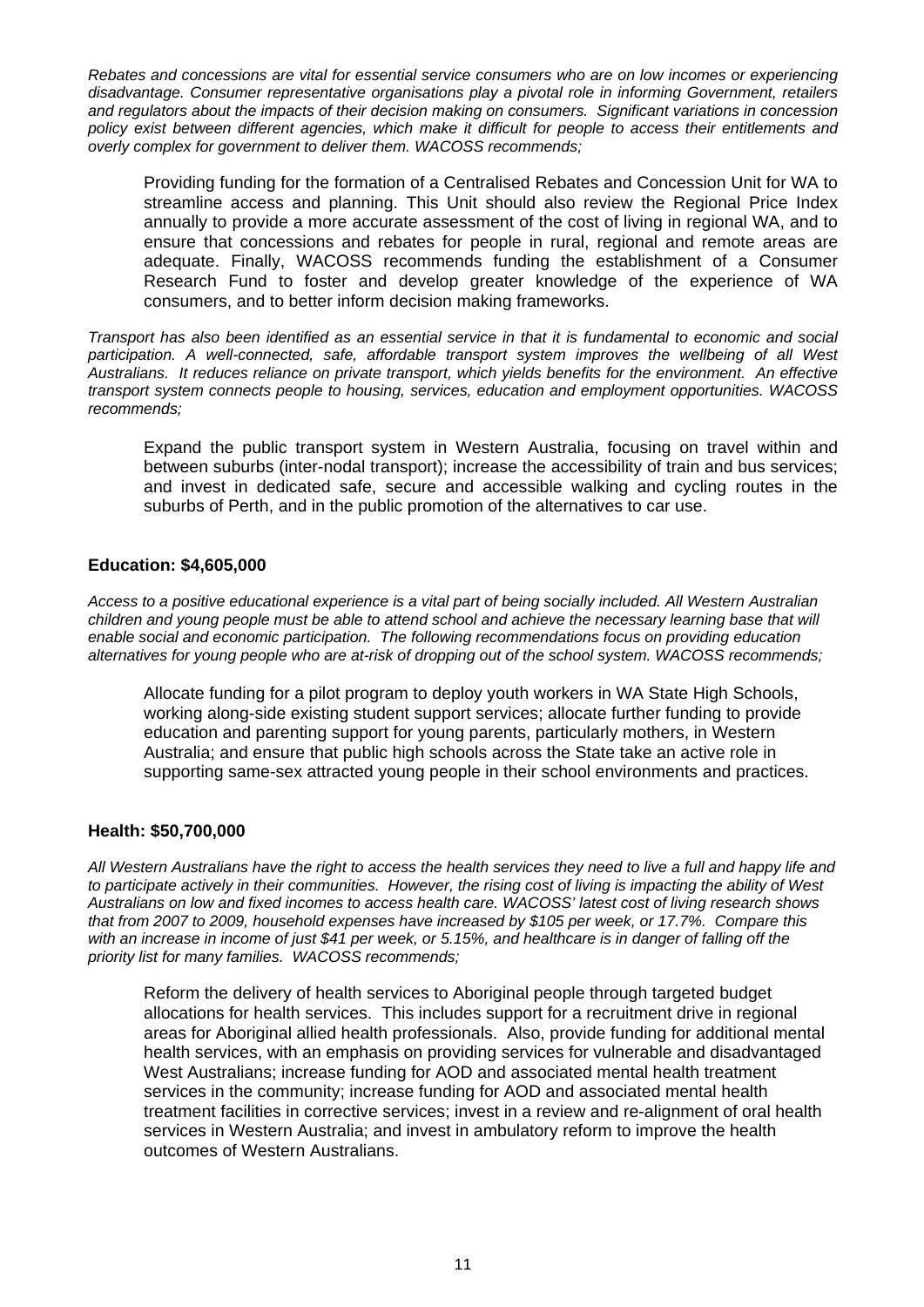#### **SOCIAL INCLUSION**

#### *Providing services for a diverse range of individuals and families that support them to meet their own needs.*

Equitable access to a range of services is essential to ensure individuals, families and children are able to meet their needs and participate fully in the economic and cultural lives of their communities. WACOSS recommends initiatives to improve the social wellbeing of diverse individuals, families and children which would assist them to live as self reliantly as possible.

#### **Aboriginal: \$2,100,000**

*Working with Aboriginal communities and investing in infrastructure and services, can reduce the social and financial costs associated with poor health, crime, lack of education and family breakdown, immediately and in the future. Equally important however and indivisible from the above, is a need to address the historical and cultural dimensions of disadvantage. To improve outcomes for Aboriginal West Australians, WACOSS recommends;*

 Establish state-wide Healing Centres, based on the models being developed by the Western Australian Aboriginal community; provide core funding for the establishment of a community based "Reconciliation Council" in Western Australia that would be a catalyst for major reconciliation initiatives; and provide funding to establish an Indigenous Language Interpreting Service, modelled on the Kimberley Interpreting Service, in the Pilbara and Goldfields.

#### **Families and Children: \$99,300,000**

*Investing in the early years to support families and children pays off for years to come. Preventing problems and intervening before each crisis point will reap numerous benefits for the community. WACOSS recommends;* 

Ensure that every child health centre in Western Australia is staffed with a child health nurse; increase funding for children in the State care system, and provide adequate funds to resource and support all young people up to the age of 25 leaving care; support the provision of quality early childhood education for Aboriginal children, closely linked with child health services provided by Aboriginal Community Controlled Health Organisations; establish an Office of Early Childhood in Western Australia; allocate funding for additional community and not-for-profit childcare centres across the State; and re-instate the total value of ex-gratia payments to applicants of the Redress WA scheme.

#### **Safety and Justice: \$2,650,000**

*Properly functioning systems of safety and justice are at the heart of developed democracies. A key role of the state is to ensure that people feel safe in their communities and protected by a justice system that is effective, accessible and accountable. This requires a balance of approaches which not only provide disincentives to crime but actively address the issues which can lead to crime. WACOSS recommends;* 

 Establish a Primary Prevention Plan to eliminate violence against women; support women and children escaping domestic and family violence on temporary visa status; invest in a Sustainable Women Partnership: A Building Block Model; significantly increase funding to the Community Legal Services Program to extend the availability of services; increase the availability of legal services in regional areas through the development of a metro-based pool of lawyers; and increase funding for sexual and violent offender treatment services in correctional facilities.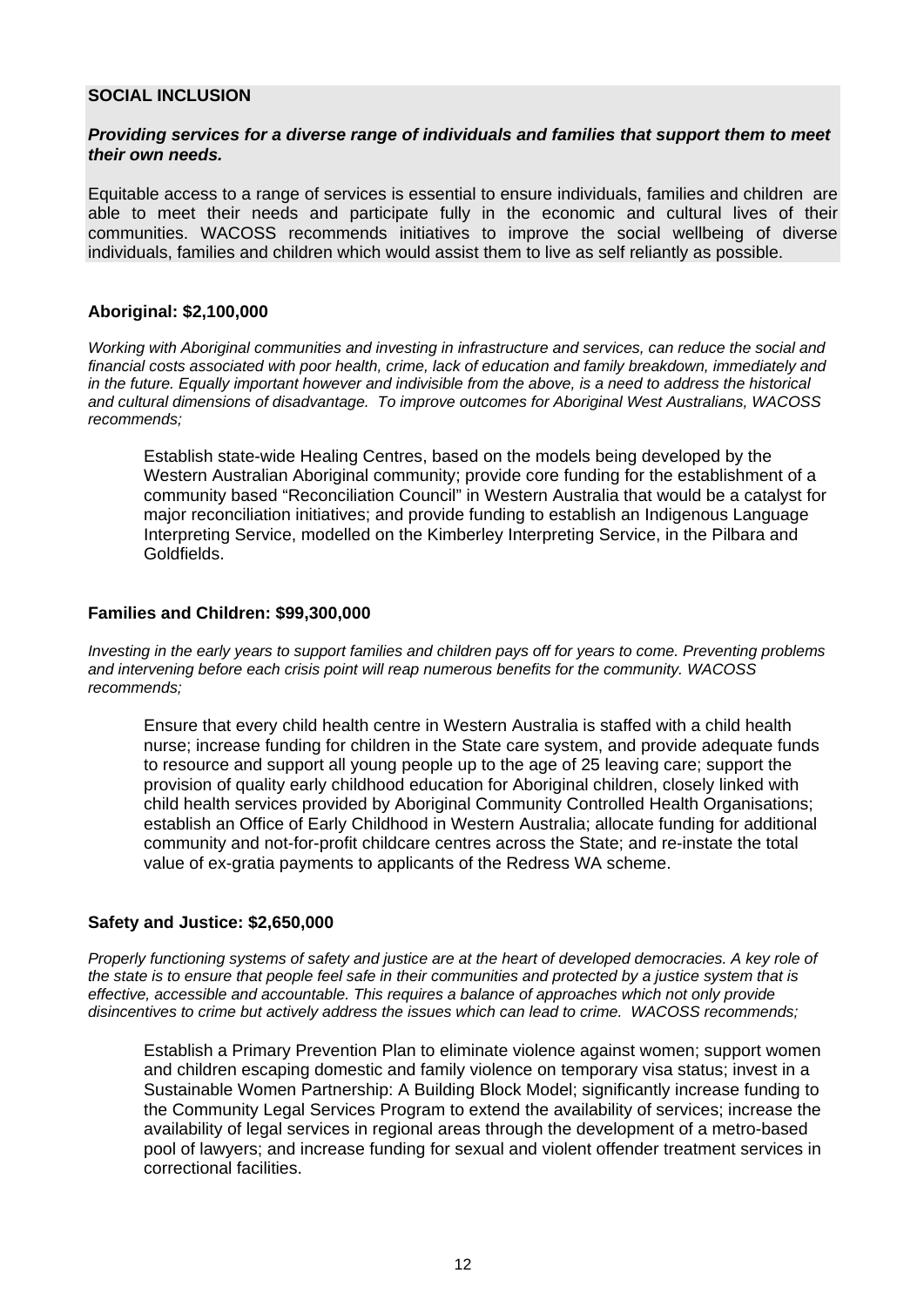#### **Disabilities and Carers: \$2,950,000**

*People with disabilities are recognised as being among the poorest and most vulnerable in our society. Many are unable to access heath and education services, participate in the workforce or be actively involved in their communities. As a result they are likely to face an increased risk of poverty and social exclusion. In order to achieve better outcomes for disabilities and carers in WA, WACOSS recommends;*

Provide increased funding for individual and systemic advocacy services in the disability services sector; provide free public transport for carers in receipt of a Centrelink Carers Payment; increase flexibility in access to HACC funded transport services for carers; and undertake a review of the Carers Recognition Act 2004 to ensure that it comprehensively covers all aspects of being a carer.

#### **Seniors: \$650,000**

*Australia's population is growing but it is also ageing. Like many other developed countries, life expectancy in Australia is rising while fertility rates diminish. Seniors are uniquely important and valuable members of our community. Although accounting for just 20% of the adult population, Western Australian seniors provide nearly 40% of unpaid caring, nearly 25% of unpaid volunteering and 68% of unpaid child minding, at a value of over \$1.1billion. For seniors in WA, WACOSS recommends:* 

Fund a comprehensive program for Active Ageing to improve the health of seniors; and provide funding for the development of a ten extra Men's Sheds in Western Australia.

#### **Culturally & Linguistically Diverse Services: \$1,650,000**

*Culturally and linguistically diverse people in all stages of their life, from infants to adults, need services specific to their unique needs. Principles of Substantive Equality need to be embraced by the State Government to ensure equal treatment of all people, regardless of their background, and a recognition that sometimes people need to be treated differently in order to reach an equitable outcome. WACOSS recommends;* 

Statutory Departments should adhere to the Office of Multicultural Interests' *Western Australian Language Services Policy 2008*; the Substantive Equality Unit within the Equal Opportunity Commission should be provided with more funding to adequately undertake its work in promoting fair dealings for all; two new Intensive English Centres should be established to reduce transportation costs for students undertaking studies; and an ethnospecific family and children's services unit should be established.

#### **Diverse Sexuality and Gender: \$500,000**

*Social exclusion has significant implications, and people with a diverse sexuality and gender experience a*  range of poorer health outcomes than the general population. This includes higher rates of suicide, mental *illness and drug and alcohol use. To make sure people of diverse sexuality and gender, especially young people, are supported in the community, WACOSS recommends;* 

Increase funding to the range of services available for people of diverse sexuality and gender and improve broader community education about issues relating to sexuality & gender to reduce discrimination, abuse and social disadvantage.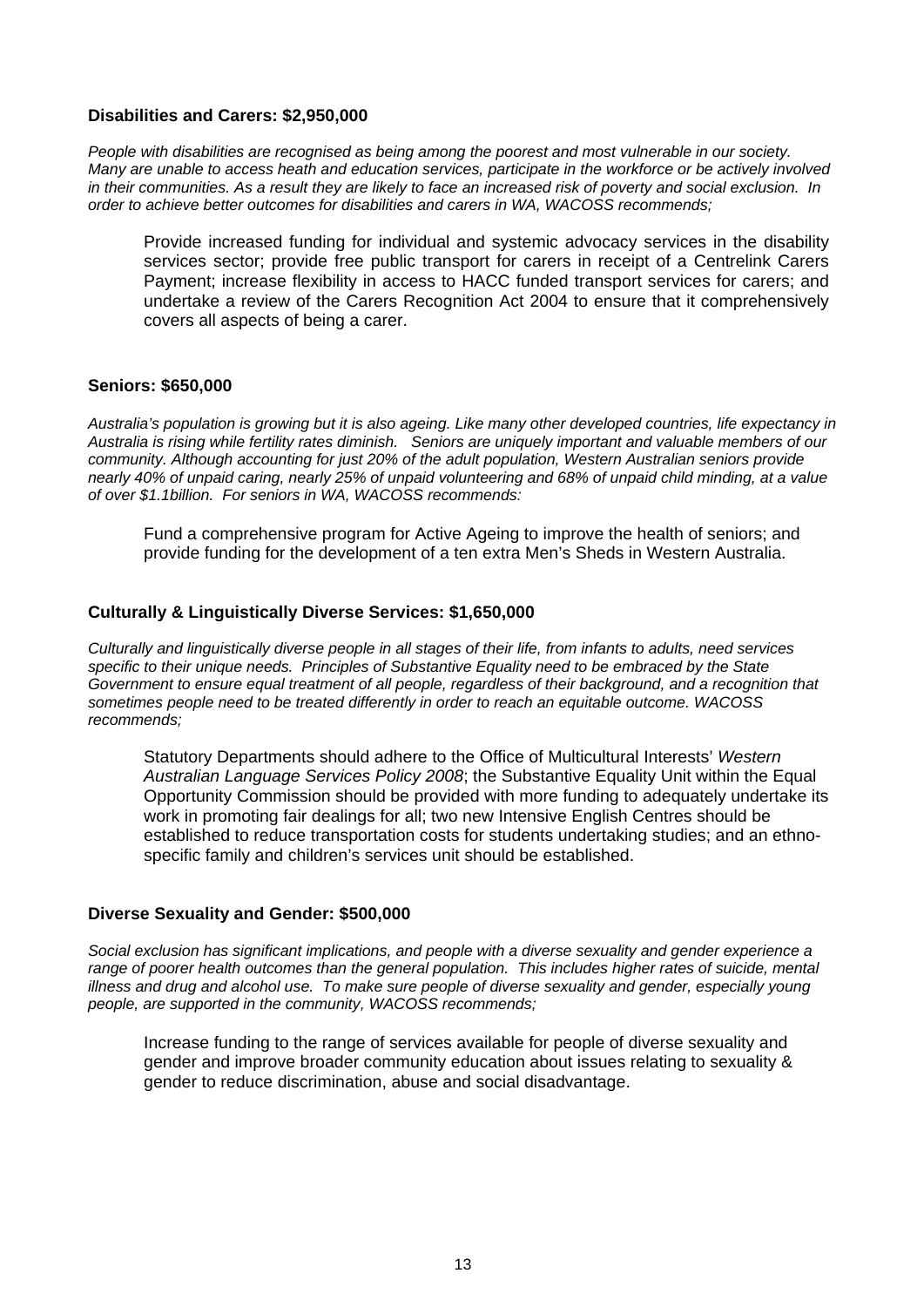# Acknowledgements

Each year, WACOSS consults widely with the not-for-profit community services sector on the preparation of its Pre-Budget Submission. Peak organisations and other key stakeholder representatives in the non-government community services sector play a critical role in the preparation of the WACOSS Pre-Budget Submission by providing data and information about the key service pressures in the community and assisting to establish priorities.

WACOSS gratefully acknowledges the contributions, ideas, thoughts and recommendations submitted by each of the following contributing organisations.

> **Anglicare** ATLAS Bloodwood Tree Bringing Them Home Committee Carers WA Centrecare Chysalis Support Services Inc. Commissioner for Children and Young People Community Employers of WA Community Housing Coalition WA Community Legal Centres Association WA Council of the Ageing Ethnic Communities Council of WA Escare – Esperance Family Support, Youth and Financial Counselling Services Esperance Crisis Accommodation Support Inc. Gay and Lesbian Community Services Geraldton Community Drug Service Team Geraldton Resource Centre Health Consumers Council Joondalup Youth Support Services Kimberley Interpreting Service Learning Centre Link Men's Advisory Network Men's Shed Australia Mercy Community Services Mid West Community Services Network Mission Australia National Disabilities Services National Seniors Council Ngala Pilbara Association of Non-Government Organisations People with Disabilities WA Pilbara Community Legal Centre Pilbara Meta Maya Playgroup WA Port Hedland Port Authority Shelter WA Small Business Centre South West Aboriginal Medical Service Sustainable Transport Coalition Tenants Advice Service UnitingCare West Wangka Maya Aboriginal Language Centre Wanslea Western Australian Association for Mental Health Western Australian Network of Alcohol and Other Drug Agencies Womens Council for Domestic and Family Violence Womens Health Centre Yorgum Aboriginal Family Counselling Service Youth Involvement Council